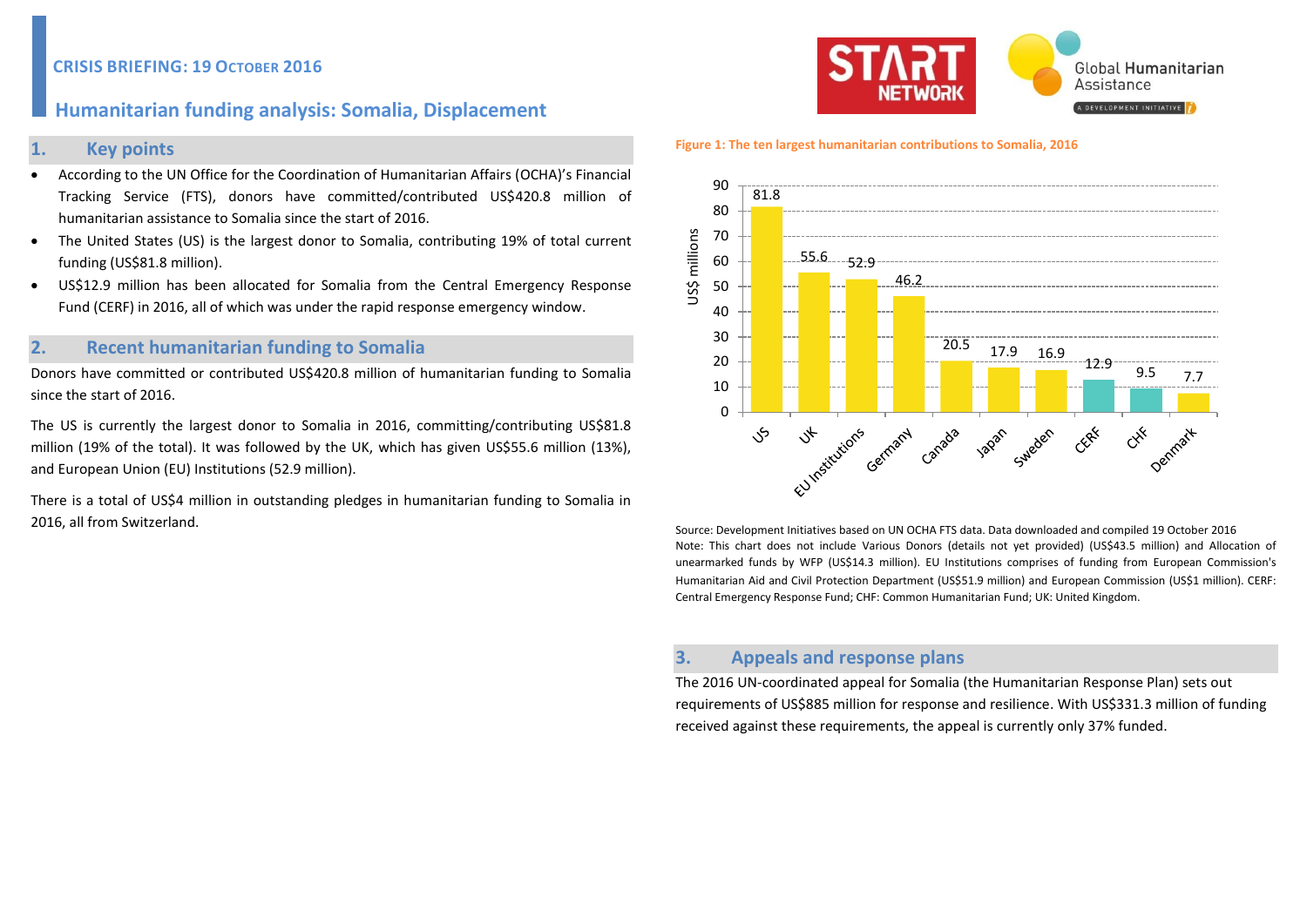### **2 |** Displacement, Somalia

## **4. Channels of delivery**

In 2016, approximately two-thirds of reported international humanitarian assistance (66%) was channelled through UN agencies – amounting to US\$276 million, of which US\$135.8 million was channelled through the World Food Programme and US\$51 million was channelled through United Nations High Commissioner for Refugees. 19% (US\$81.9 million) was channelled through non-governmental organisations (NGOs), and 9% (US\$36.9 million) was channelled through the International Red Cross and Red Crescent movement.

#### **Figure 2: Channels of delivery of international humanitarian assistance to Somalia, 2016**

Government, US\$0.3 million, 0.1% NGOs, US\$81.9 million, 19.5% Other, US\$19.3 million, 4.6% Private Orgs. & Foundations, US\$6.5 million, 1.5% Red Cross / Red Crescent, US\$36.9 million, 8.8% UN Agencies, US\$276.0 million, 65.6% **Health, US\$6.0** 

Source: Development Initiatives based on UN OCHA FTS data. Data downloaded and compiled 19 October 2016 Notes: NGOs: Non-governmental organisations.

## **5. Pooled funding as part of the response**

## **i. Central Emergency Response Fund (CERF)**

Somalia is the 11th largest CERF recipient in 2016, with US\$12.9 million allocated so far – 3.5% of global CERF allocations in 2016.

Of the US\$12.9 million of CERF allocations to Somalia in 2016, US\$6 million (47%) has been for health projects. 23% (US\$3 million) went to the Water and Sanitation sector and 16% (US\$2 million went to the food sector.

All of Somalia's CERF allocations in 2016 have been approved under the rapid response emergency window. A total of US\$6.4 million of 2016 CERF allocations to Somalia have been allocated to Puntland and Somaliland (further location disaggregation is not available in the reporting).

#### **Figure 3: CERF allocation to Somalia 2016, by sector**



Source: Development Initiatives based on UN OCHA FTS data. Data downloaded and compiled 19 October 2016

### **ii. Somalia Humanitarian Fund (SHF)**

So far in 2016, according to recent OCHA updates, $^{1}$  the Somalia CHF has received total funding of US\$25 million from donors in addition to a US\$4.4 million carry-over. A total of US\$24 million has been allocated so far in 2016, of which US\$0.3 million has been specifically allocated for Mudug region.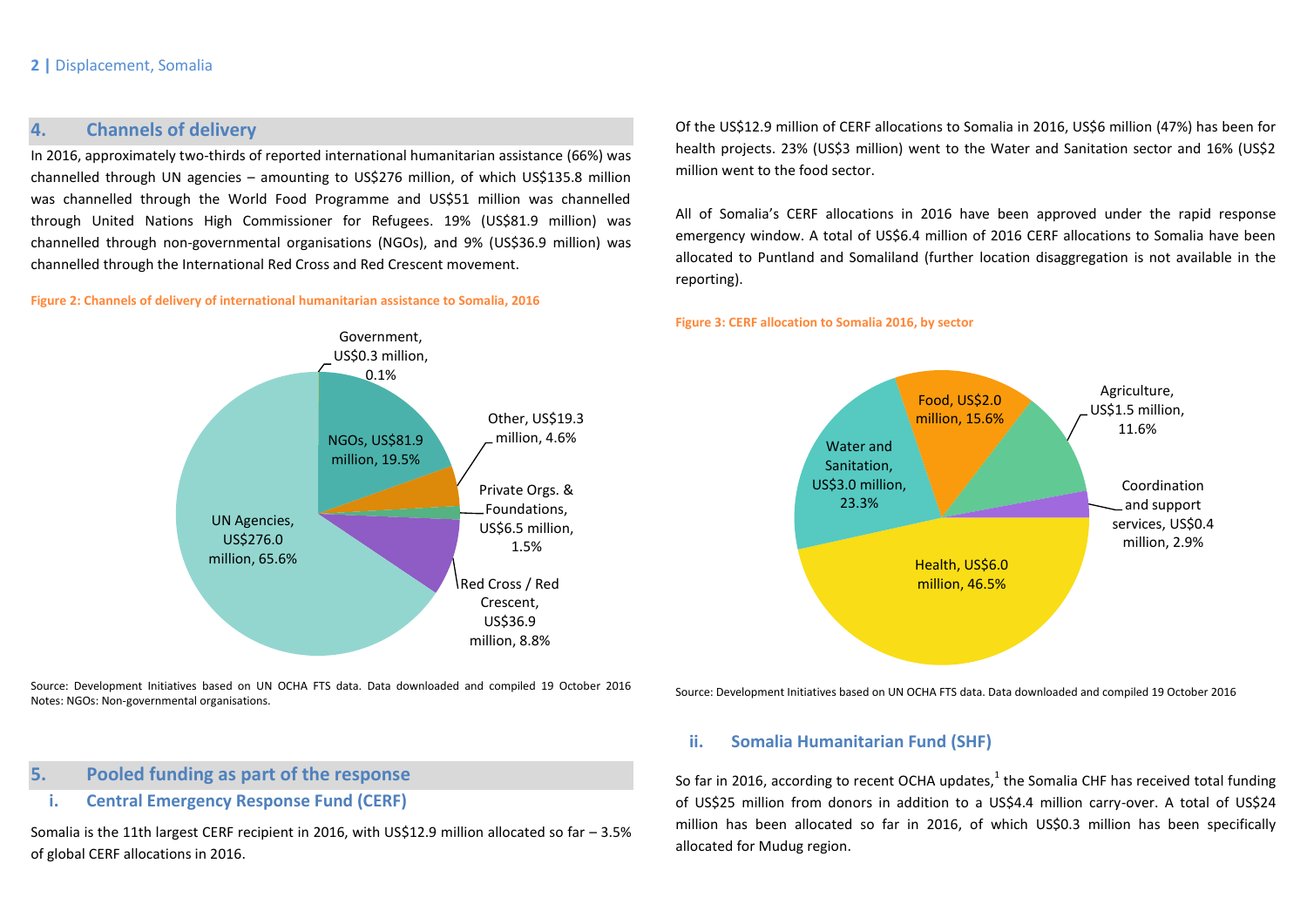### **3 |** Displacement, Somalia

#### **Figure 4: Pooled funding to Somalia 2012–2016**



Source: Development Initiatives based on UNOCHA FTS data and CERF. Data downloaded 19 October 2016. 2016 data on SHF derived from OCHA funding update 2016.

Notes: SHF: Somalia Humanitarian Fund; CERF: Central Emergency Response Fund

# **6. Funding to sectors**

The largest proportion of funding to Somalia in 2016 reported to FTS is categorised as 'sector not yet specified' (35%; US\$146.6 million), followed by food (20%; US\$85.8 million) and health (12%; US\$51.1 million).

#### **Figure 5: Humanitarian funding to Somalia 2016, by sector**



Source: Development Initiatives based on UN OCHA FTS data. Data downloaded and compiled 19 October 2016 Note: 'Other' comprises of Agriculture (US\$17.6 million), Shelter and non-food items (US\$12.9 million), Mine action (US\$4.8 million), Education (US\$3.2 million), Safety and security of staff and operations (US\$1.3 million)

## **7. Humanitarian funding trends to Somalia (historic)**

International humanitarian assistance to Somalia, as reported to the FTS, has been decreasing steadily from 2012 to 2015, following a peak in funding in response to drought and famine in 2011 and 2012.